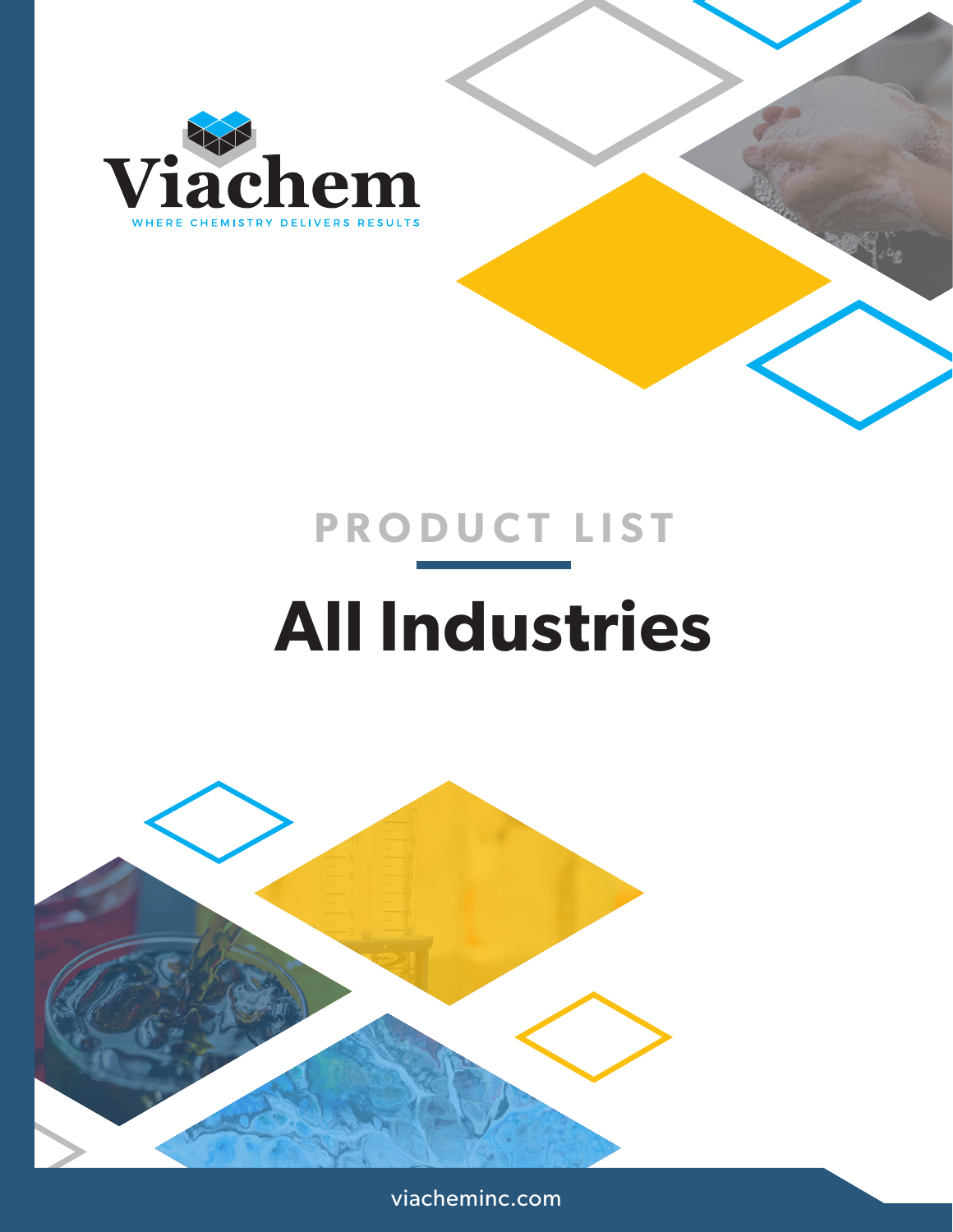## **ALL INDUSTRIES**

#### **A**

Acesulfame Potassium Acesulfame Potassium (Ace-K) Acetamide Acetic Acid 99.5% Glacial (Natural and Non GMO) Acetyl Tributyl Citrate Acetyl Tributyl Citrate USP Amino Acids Ammonium Acetate Ammonium Benzoate Ammonium Bisulfite Ammonium Formate Ammonium Phosphate Ammonium Sulfate Ammonium Sulfite Aspartame

#### **B**

Benzophenone UV Absorbers Benzophenone UV Absorbers Bronopol

## **C**

**Caffeine** Calcium Citrate Malate Calcium Disodium EDTA Chelate Calcium Gluconate Calcium Lactate Gluconate



Caprylic/Capric Triglycerides (MCT) Carboxymethyl Carboxymethyl Cellulose (CMC) **Cellulose** Cellulose Cellulose Gum (CMC) Chloramine-T Citric Acid Citric Acid (Non GMO and Conventional) Coconut Oil (Non GMO and Conventional) Collagen Corrosion Inhibition

## **D**

Dextrose Dicalcium Phosphate (DCPD) Dipotassium Phosphate (DKP) Disodium EDTA Chelate Disodium Phosphate (DSP) **Dispersants** 

## **E**

EDTA Chelate Calcium Disodium Enzymes Erythritol Erythritol (Stevia Blend) Ethyl Cellulose Etocrylene UV Absorber

## **F**

Ferrazone (Ferric Sodium EDTA)

#### **G**

GABA (4-Aminobutytric Acid) **Gelatin** GLDA Chelate (Dissolvine GL-47-S) Glutaraldehyde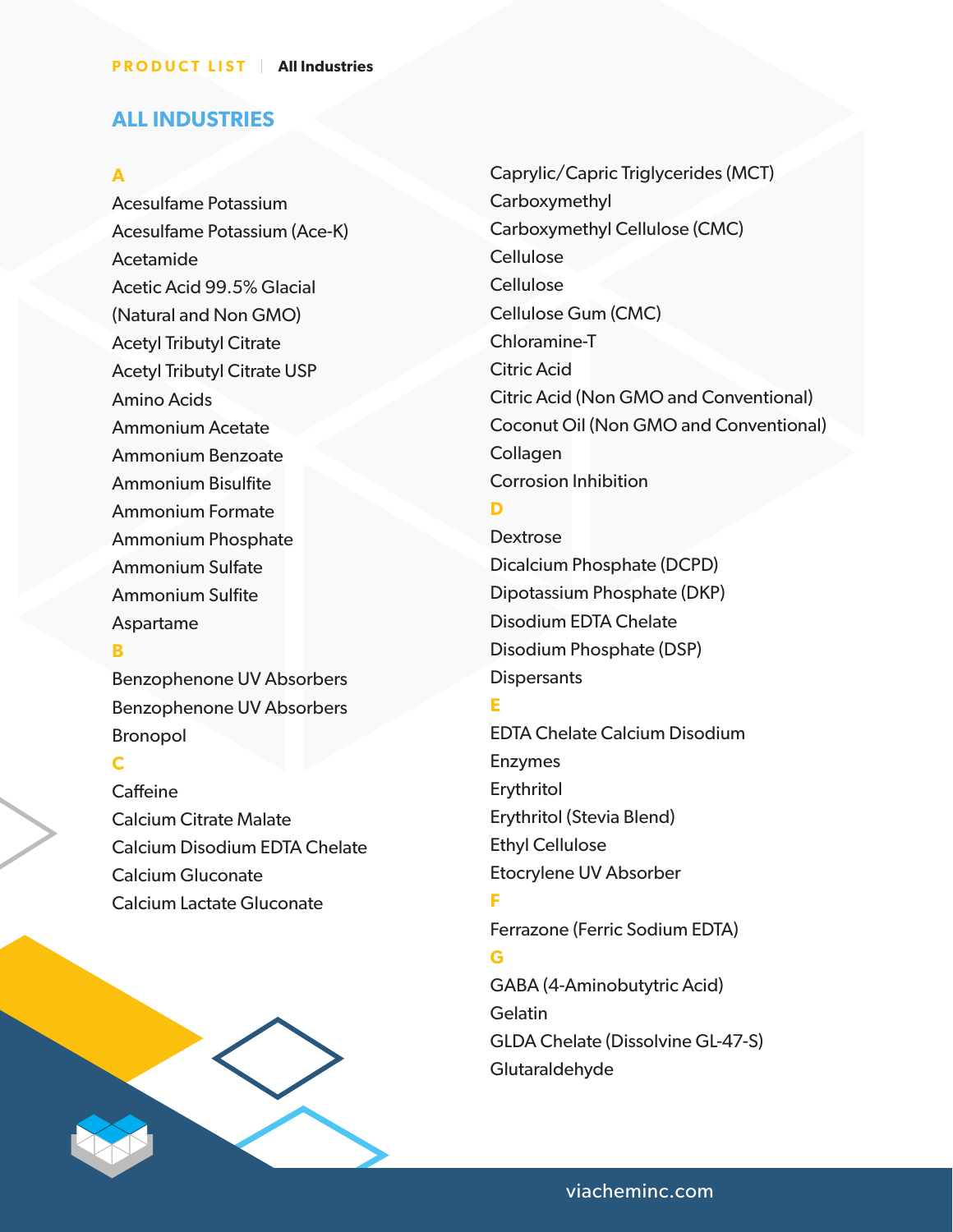#### **ALL INDUSTRIES**

Glycerol Formal Glycine-L-Arginine HCl-Calcium Alpha-Ketoisocaproate Guar Gum Guar Gum Powder

## **H**

Herbs & Herbal Extracts HICA-Leucic Acid Hydriodic Acid Hydroxypropyl Cellulose (Low-substituted) Hydroxypropyl Methyl Cellulose

Instantized BCAA 2:1:1 Iodophor 20%

## **L**

**I**

L-Arginine Alpha Ketoglurate L-Carnitine L-Carnitine Fumarate L-Carnitine L-Tartate L-Citrulline Malate L-Glutamine L-Leucine L-Lysine Monohydrochloride Lactic Acid Powder Lactic Acid Solution

## **M**

Magnesium Gluconate Magnesium Salicylate USP Maleic Acid Malic Acid **Maltodextrin** Manganese Gluconate Medium-Chain Triglycerides (MCT) Methyl Cellulose Microcrystalline Wax Mineral Oil **Minerals** Mixed Tocopherols Monk Fruit Monk Fruit (Luo Han Guo) Monopotassium Phosphate (MKP) Monosodium Phosphate (MSP)

Octocrylene UV Absorber

#### **P**

**O**

Paraffin Wax Pea Protein (Non GMO/Project Verified Organic and Conventional) Pea Starch (Non GMO/Project Verified Organic and Conventional) Pentetic Acid **Petrolatum** Phenoxyethanol Phenoxyethanol (Protectol PE/ Glycol Ether EPH) Plant Sterol Polyvinylidene Chloride (PVDC) Resin Potassium Gluconate Potassium Iodide Potassium Lacate Potasssium Sulfite Psyllium

#### **R**

Rice Flour